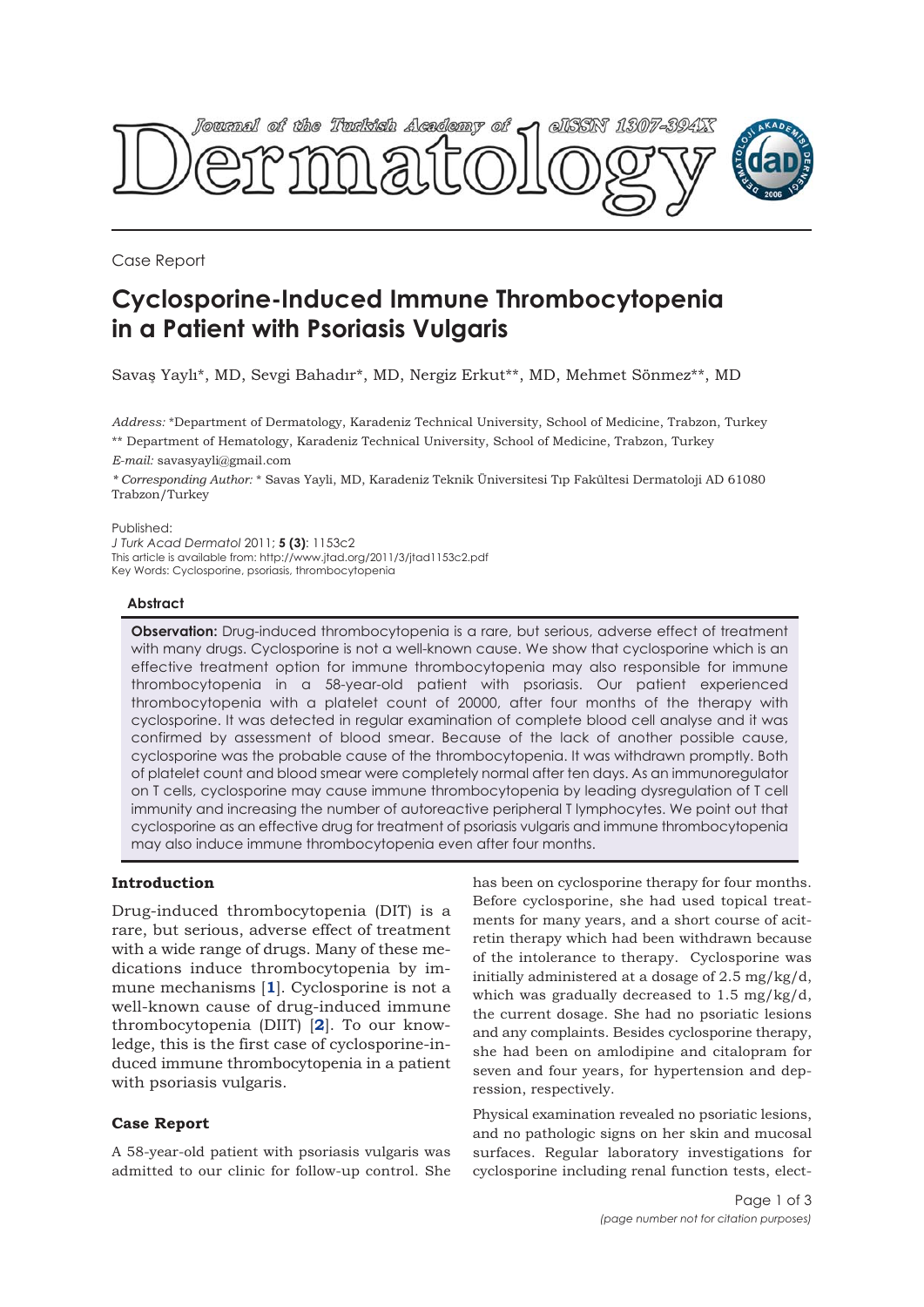rolytes, and complete blood cell analyses showed normal results except for platelet count which was 20.000/μL. Erythrocyte sedimentation rate (ESR) was mildly increased (35 mm/hour) and level of Creactive protein was also normal. Her last platelet count which was done at 3rd month was  $150.000/\mu L$ , and she did not have any petechia, bruising, and epistaxis or more severe bleedings in last days. There was no clinical sign of any viral or bacterial infections, serologic tests for Epstein-Barr virus, cytomegalovirus, and parvovirus B19 which may cause thrombocytopenia were negative. After hematology consultation, examination of peripheral blood smear test showed no abnormality except for thrombocytopenia [**Figure 1**].

Although pure thrombocytopenia is not a wellknown side effect of cyclosporine, it was the probable cause of thrombocytopenia in our patient. Cyclosporine was withdrawn promptly with the diagnosis of drug-induced immune thrombocytopenia (DIIT). After withdrawal of the cyclosporine, no new symptoms due to thrombocytopenia occurred on follow-up period. Platelet count increased to 120.000/ μL after one week, and it reached normal values after a few days (> 150.000/ μL).

#### **Discussion**

According to the established criteria for drug causality assessment in thrombocytopenia, cyclosporine is the probable cause of thrombocytopenia in our patient [**2**]. The causal association is strongly suggested, because of the lack of another possible cause for pure thrombocytopenia, and the complete normalization of the platelet counts of the patient after cyclosporine withdrawal. In addition, cyclosporine was the drug which was admi-



**Figure 1.** Peripheral blood smear of the patient that shows thrombocytopenia. Arrow shows thrombocytes

nistrated at last period, even it was four months ago. Although other drugs she used, either amlodipine or citalopram were also reported as a cause of thrombocytopenia in one case [**3, 4**], our patient had been on amlodipine and citalopram for seven and four years, respectively. After cyclosporine withdrawal, while she continued using these drugs, the platelet counts increased to the normal values.

Cyclosporine is a powerful suppressor of Tcell function [**5**]. Cyclosporine binds to and inhibits calcineurin, a calcium and calmodulin dependent phosphatase, which selectively inhibits both antigen-induced activation of CD4+ lymphocytes and the production by these cells of interleukin 2 (IL-2) and other cytokines. This results in an indirect effect on the growth and differentiation of B lymphocytes. Cyclosporine can induce and maintain remission in autoimmune diseases, particularly in those with mechanisms mediated by T cells [**6**]. It has proven effectiveness in psoriasis and other autoimmune diseases [**7**]. It is also an effective drug for the treatment of patients with chronic idiopathic thrombocytopenic purpura refractory to corticosteroids or splenectomy [**8**].

DIT is generally manifested petechia, bruising, and epistaxis. Bleeding may become more severe as gastrointestinal or genitourinary mucosal bleeding or even intracranial or pulmonary hemorrhage [**9**]. The major bleeding rate in reported case of DIT was shown as 9%. An additional 67% of patients demonstrated bleeding that was considered less than severe, 24% of patients had no bleeding symptoms [**2**]. Most patients with DIT experience moderate to severe thrombocytopenia (platelet count less than  $50.000/\mu L$ ), with the majority reaching nadir levels below 20.000/μL [**9**]. Our patient did not have any petechia, bruising, and epistaxis or more severe bleedings although platelet count was 20.000/ μL. Thrombocytopenia was detected in the regular examination of complete blood cell analyses which was routinely done as a follow up criteria for patients with psoriasis vulgaris on cyclosporine therapy at 4th month. Cyclosporine was withdrawn promptly. After ten days, platelet count was in normal range.